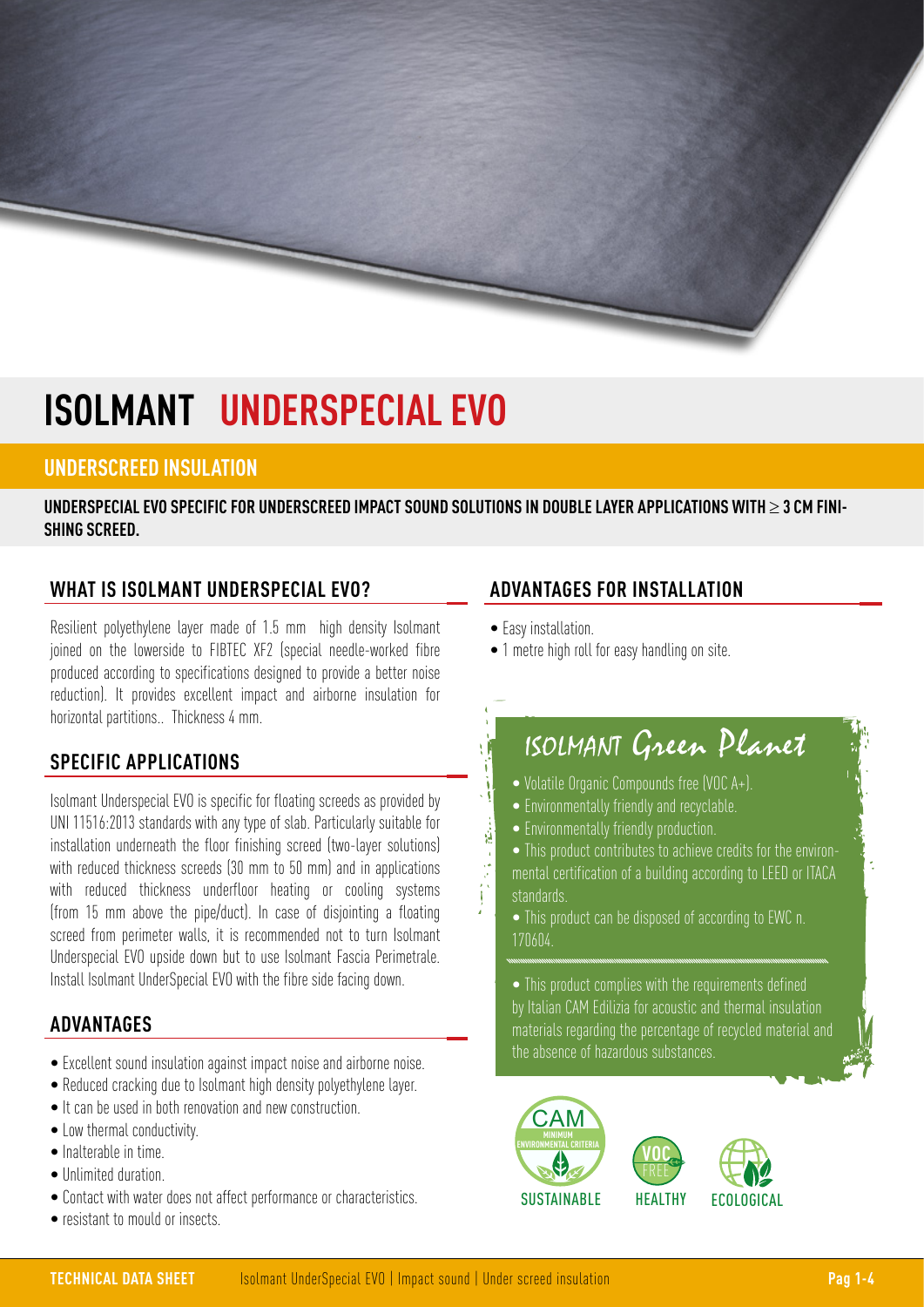## **ISOLMANT UNDERSPECIAL EVO** TECHNICAL SPECIFICATIONS

#### **> To be positioned with the fibre side facing down.**

| NOMINAL THICKNESS:                             | $4 \, \text{mm}$                                                                                                                                                                                                                                                                                                                                                                                                                                                                                             |
|------------------------------------------------|--------------------------------------------------------------------------------------------------------------------------------------------------------------------------------------------------------------------------------------------------------------------------------------------------------------------------------------------------------------------------------------------------------------------------------------------------------------------------------------------------------------|
| <b>DYNAMIC STIFFNESS:</b>                      | $s = 55$ MN/m <sup>3 (1)</sup>                                                                                                                                                                                                                                                                                                                                                                                                                                                                               |
| <b>IMPACT SOUND INSULATION:</b>                | $\Delta L_w = 24$ dB <sup>(2)</sup>                                                                                                                                                                                                                                                                                                                                                                                                                                                                          |
| AIRBORNE NOISE INSULATION:                     | $R_w = 54$ dB <sup>[3]</sup>                                                                                                                                                                                                                                                                                                                                                                                                                                                                                 |
| <b>COMPRESSION CLASS:</b>                      | CP2                                                                                                                                                                                                                                                                                                                                                                                                                                                                                                          |
| CONDUCTIVITY:                                  | $\lambda$ = 0,035 W/mK                                                                                                                                                                                                                                                                                                                                                                                                                                                                                       |
| THERMAL RESISTANCE:                            | $R_+ = 0.111 \text{ m}^2 \text{K/W}$                                                                                                                                                                                                                                                                                                                                                                                                                                                                         |
| SPECIFIC HEAT CAPACITY:                        | $c = 2100$ J/kgK                                                                                                                                                                                                                                                                                                                                                                                                                                                                                             |
| <b>VAPOUR RESISTANCE:</b>                      | $\mu = 3600$                                                                                                                                                                                                                                                                                                                                                                                                                                                                                                 |
| <b>EMISSION OF VOLATILE ORGANIC COMPOUNDS:</b> | $VOC A+ {}^{(4)}$                                                                                                                                                                                                                                                                                                                                                                                                                                                                                            |
| CE MARKING:                                    | Harmonised standards for CE marking are NOT currently available for acoustic insulation products.<br>This means that Isolmant products are currently NOT subject to CE marking, nor to the drawing up of a PDO<br>(declaration of performance) or DDP (declaration of performance). All Isolmant products are placed on the<br>market in compliance with the regulations in force in the country of destination and with the necessary certifi-<br>cations to guarantee their use in dedicated applications. |
| SIZE:                                          | Rolls of: 1.00 m x 20 m $(h x L) = 20 m2$                                                                                                                                                                                                                                                                                                                                                                                                                                                                    |
|                                                | Product with overlaps. After overlapping the sheets they should be sealed by means<br>of Isolmant Fascia Nastro or Isolmant Nastro Telato.                                                                                                                                                                                                                                                                                                                                                                   |
| PACKAGE:                                       | Single rolls.                                                                                                                                                                                                                                                                                                                                                                                                                                                                                                |

(1) Isolmant laboratory test report No. 1003\_0118

(2) Istituto Giordano test report no. 354860

(3) Value calculated according to UNI EN ISO 12354-1 and UNI TR 11175 on the following stratigraphy: 20+4 concrete slab with lightened concrete substrate and thick concrete flooring finishing screed. 3 cm

(4) Istituto Giordano test report no. 379689

### **ITEM SPECIFICATIONS**

Resilient layer is made of reticulated expanded closed-cell polyethylene, with the upper side embossed and screen-printed joinedon the lower side with a special needle-worked fibre that is conceived to enhance the acoustic performance (Isolmant Underspecial Evo). To be positioned with the fibre side facing down. Nominal thickness 4 mm. Dynamic stiffness 55 MN/m3 .

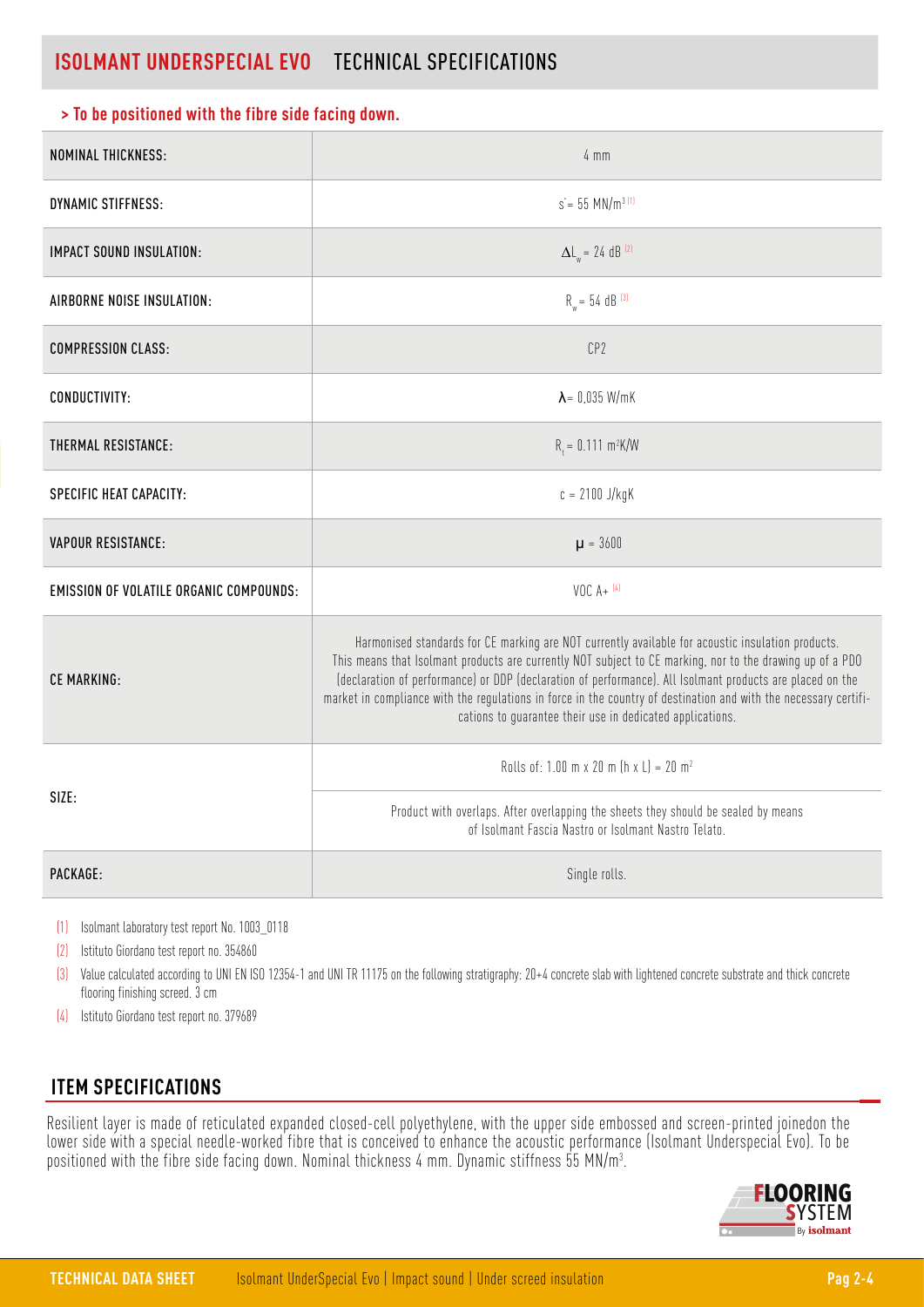## **ISOLMANT UNDERSPECIAL EVO** INSTALLATION



**Installing Fascia Tagliamuro.** Before installing all the partitions, Isolmant Fascia Tagliamuro must be laid. This high density,reticulated polyethylene foam accessory is specifically designed to disjoint partitions and slabs, thereby helping to reduce the structural sound transmission from the walls to the slab. This product is available in different thicknesses and densities depending on the weight of the partitions (Fig.1)

**Disjointing of reinforced concrete structures.** In the presence of stairwells, elevator compartments and pillars (even if contained within the vertical partitions) that rigidly connect all the structural elements from the foundations to the last floor, it is necessary to cover them with elastic material (such as Isolmant Cemento Armato) and then finish them, where possible, with a 4/5 cm board or with plaserboard. With a reduced thickness element, it is possible to fix a strong plaster-holding net directly onto the elastic insulating material with nylon plugs, and then plaster it over, paying particular attention to the cracks (Fig. 2).

**Isolmant UnderSpecial resilient layer installation EVO.** Isolmant UnderSpecial does not have an anti-tearing layer and is therefore not recommended for single-layer bases (in this case, Isolmant BiPlus is recommended). Isolmant UnderSpecial EVO can be installed instead: 1) Before pouring the finishing screed, directly on the structural floor, which must have a flat, even surface. 2) Above the levelling layer for the systems, which must be made using suitable materials and recipes in order to guarantee adequate mechanical support and a flat, even surface; 3) Below the underfloor heating/cooling panels and above the plant levelling layer, which must also be made using suitable materials and recipes in order to guarantee adequate mechanical support and a flat, even surface. In all cases the sheets of Isolmant UnderSpecial EVO must cover the entire surface of the floor and must be carefully joined and sealed with Isolmant Nastro Telato (Fig.3).

**Installing Fascia Perimetrale.** To avoid acoustic bridges, the use of Isolmant Fascia Perimetrale is recommended, to be laid along the entire perimeter of the room without interruption. The height of Isolmant Fascia Perimetrale must be chosen by the designer/ contractor, taking into account the actual height at each site, in order to guarantee that the strip is about 2/3 cm higher than the flooring level. This excess must be trimmed after laying the floor (Fig. 4). The continuity of the installation must also be ensured along the thresholds of entrance doors and French windows, as well as in technical niches for housing the manifolds of the heating system, pillars, pilasters, doors and other wall movements. Specific accessories are available to facilitate this task: Isolmant Angoli e Spigoli e Isolmant Telaio Porte (Dis. 5a - Fig. 5b). It is also necessary to avoid gaps between the strip and the walls at the corners (fig. 6) where cementitious material can penetrate, as well as ensuring that the strip also adheres continuously along the slab-wall connection: the formation of the shell (Fig. 7) causes a reduction in the thickness of the screed resulting in a lack of flooring support at that point, risking cracking over time. In conclusion, before proceeding with the laying of the finishing screed, the contractor must be reasonably certain that he has created a perfect watertight tank in which the cement screed he is going to lay can float without establishing any rigid connection either with the load-bearing layers underneath or with the walls to its sides. Any uncovered points that could constitute an "acoustic bridge" must be covered with Isolmant Fascia Nastro.